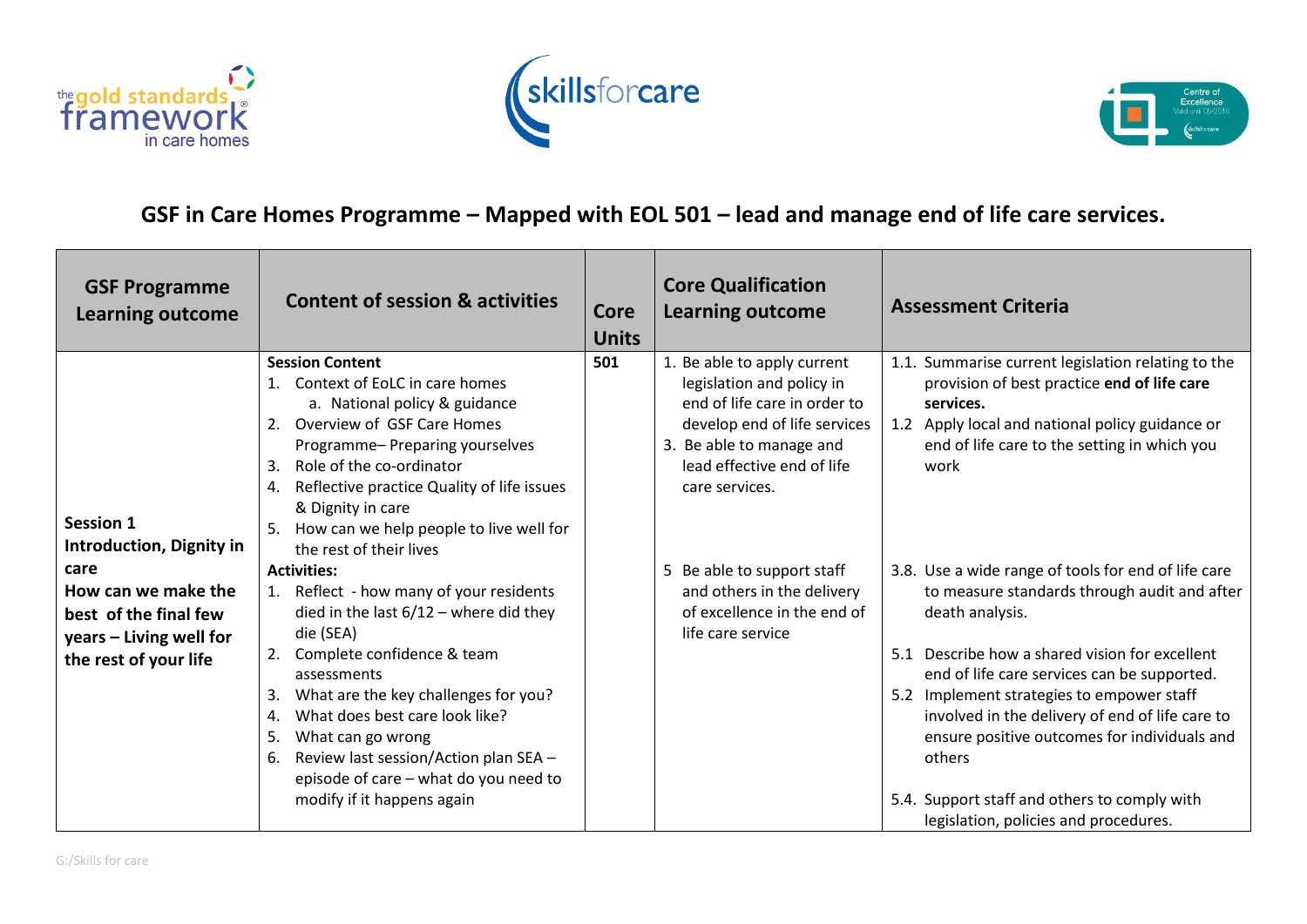





|                                                                   | 7. Words associated with dignity Consider   |                              |                                                    |
|-------------------------------------------------------------------|---------------------------------------------|------------------------------|----------------------------------------------------|
|                                                                   | key principles of dignified life & death    |                              |                                                    |
|                                                                   | <b>Action Planning</b>                      |                              |                                                    |
|                                                                   | 1. Complete ADA for last 5 deaths, and      |                              |                                                    |
|                                                                   | other baseline evaluations                  |                              |                                                    |
|                                                                   | Raise awareness<br>2.                       |                              |                                                    |
|                                                                   | a. Leaflets                                 |                              |                                                    |
|                                                                   | Letters<br>b.                               |                              |                                                    |
|                                                                   | Posters                                     |                              |                                                    |
|                                                                   | Meetings<br>d.                              |                              |                                                    |
|                                                                   | Staff                                       |                              |                                                    |
|                                                                   | Residents & relatives<br>ii.                |                              |                                                    |
|                                                                   | iii. Other professionals                    |                              |                                                    |
|                                                                   | Consider dignity in care in your care<br>3. |                              |                                                    |
|                                                                   | home - SWOT analysis of dignity in          |                              |                                                    |
|                                                                   | your home                                   |                              |                                                    |
|                                                                   | What 3 things will you change?              |                              |                                                    |
|                                                                   | Content                                     | 2. Understand current theory | 2.3. Analyse how a range of tools for end of life  |
| Session 2 - Identify<br><b>Identity - Needs based</b>             | <b>Needs Based Coding</b><br>1.             | and practice underpinning    | care can support the individual and others.        |
|                                                                   | Documenting<br>2.                           | end of life care.            | (NEC)                                              |
|                                                                   | Proactive planning meetings<br>3.           | 3. Be able to lead and       | 3.3. Use effective communication to support        |
| coding                                                            | Communicating & collaborating with<br>4.    | manage effective end of      | individuals at the end of life and others.         |
| 2. Supportive Care<br><b>Register &amp; proactive</b><br>planning | others.                                     | life care services.          | 4.1. Identify key relationships essential to       |
|                                                                   | <b>Activities:</b>                          | 4. Be able to establish and  | effective end of life care. (teamworking)          |
|                                                                   | Reflect on last session & your action<br>1. | maintain key relationships   | 4.2. Analyse the features of effective partnership |
| 3. Review and cascade                                             | planning                                    | to lead and manage end of    | working within your work setting.                  |
|                                                                   | Where are you now - target exercise<br>2.   | life care                    | 4.5. Initiate and contribute to multi-disciplinary |
|                                                                   | Indicators of different stages<br>3.        |                              | assessments.                                       |
|                                                                   | Coding your residents<br>4.                 | 5. Be able to support staff  |                                                    |
|                                                                   | <b>Action Planning</b>                      | and others in the delivery   | 5.2. Implement strategies to empower staff         |
|                                                                   | 1. As a team code residents                 | of excellence in the end of  | involved in the delivery of end of life care to    |
|                                                                   | 2. Start proactive planning                 | life care service            | ensure positive outcomes for individuals and       |
|                                                                   | Meetings/documentation                      |                              | others.                                            |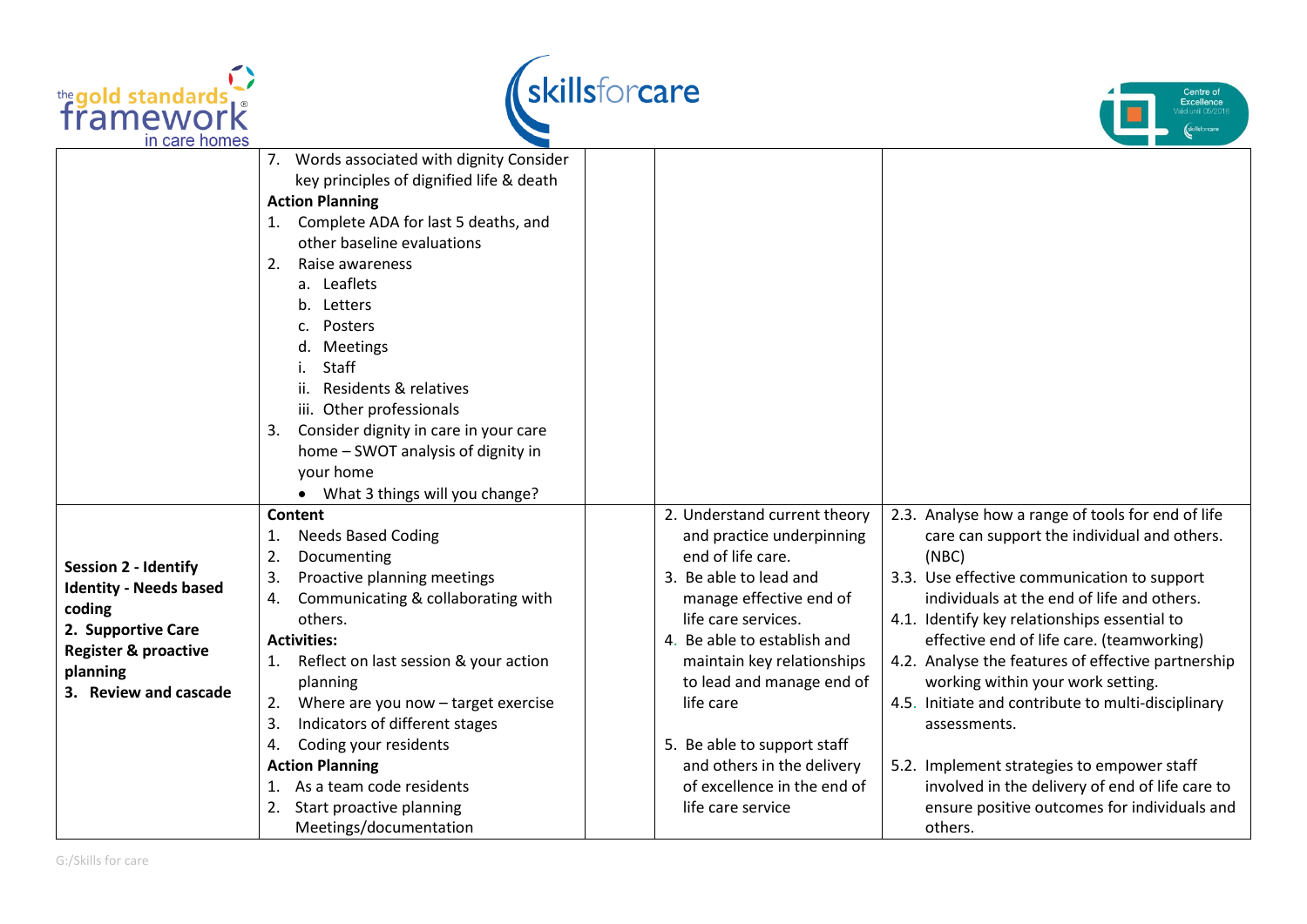





| Discuss with GPs/others how you will<br>.<br>collaborate and share the coding. |  |  |
|--------------------------------------------------------------------------------|--|--|
|                                                                                |  |  |
|                                                                                |  |  |

|                                   | Content:                                     | 1. Be able to apply current                               | 1.3. Analyse legal and ethical issues relating to   |
|-----------------------------------|----------------------------------------------|-----------------------------------------------------------|-----------------------------------------------------|
|                                   | Value and use of Assessment tools            | legislation and policy in                                 | decision making at end of life                      |
|                                   | Multiple -morbidity Goals of Care<br>2.      | end of life care in order to                              | 1.4. Explain how issues of mental capacity could    |
|                                   | 3.<br>Depression                             | develop end of life                                       | affect end of life care.                            |
|                                   | Behavioural assessment &<br>4.               | services.                                                 |                                                     |
|                                   | management                                   |                                                           |                                                     |
|                                   | Reflective practice - SEA<br>5.              | 2. Understand current theory                              | 2.3. Analyse how a range of tools for end of life   |
|                                   | Demonstrate use of assessment tools in<br>6. | and practice underpinning                                 | care can support the individual and                 |
|                                   | Care Homes                                   | end of life care.                                         | others.(assessment tools)                           |
|                                   | <b>Activities:</b>                           |                                                           |                                                     |
| <b>SESSION 3: Assess Clinical</b> | 1. Reflect on last session & Action Plans.   | 3. Be able to lead and                                    |                                                     |
| – Dementia                        | What have you changed as a result of         | manage effective end of                                   |                                                     |
| 1. Use of assessment              | the session?                                 | life care services.                                       | 3.3. Use effective communication to support         |
| <b>Tools</b>                      | Discuss - What tools do you use which<br>2.  |                                                           | individuals at the end of life.                     |
| 2. Control of symptoms            | could you use, how useful might they be      | 4. Be able to establish and                               | 3.5. Ensure there are sufficient and appropriate    |
| - and Goals of care               | 3. Scenario - case study multiple            | maintain key relationships                                | resources to support the delivery of end of         |
| 3. Pain & Distress in             | morbidities, continued symptoms -            | to lead and manage end of                                 | life care services. (assessment tools)              |
| People with dementia              | what can you do?                             | life care                                                 | 3.6. Describe the possible role(s) of advocates in  |
|                                   | 4. Case history related to changes in        |                                                           | end of life care.                                   |
|                                   | behaviour in a person with dementia.         |                                                           | 4.3. Implement shared decision making strategies    |
|                                   | What can you do to help?                     | 5. Be able to support staff                               | in working with individuals at the end of life      |
|                                   | 5.                                           |                                                           | and others.                                         |
|                                   | Reflect on one of your residents             | and others in the delivery<br>of excellence in the end of |                                                     |
|                                   | Appropriate referral to multi-<br>6.         |                                                           | 4.7. Access specialist multi-disciplinary advice to |
|                                   | disciplinary members for assessment          | life care service.                                        | manage complex situations                           |
|                                   | and assistance in managing complex           |                                                           | 5.5. Support staff and others to recognise when     |
|                                   | situations.                                  | 6. Be able to continuously                                | mental capacity has reduced to the extent           |
|                                   |                                              | improve the quality of the                                | that others will determine care and                 |
|                                   |                                              | end of life care service.                                 | treatment for the person at the end of life.        |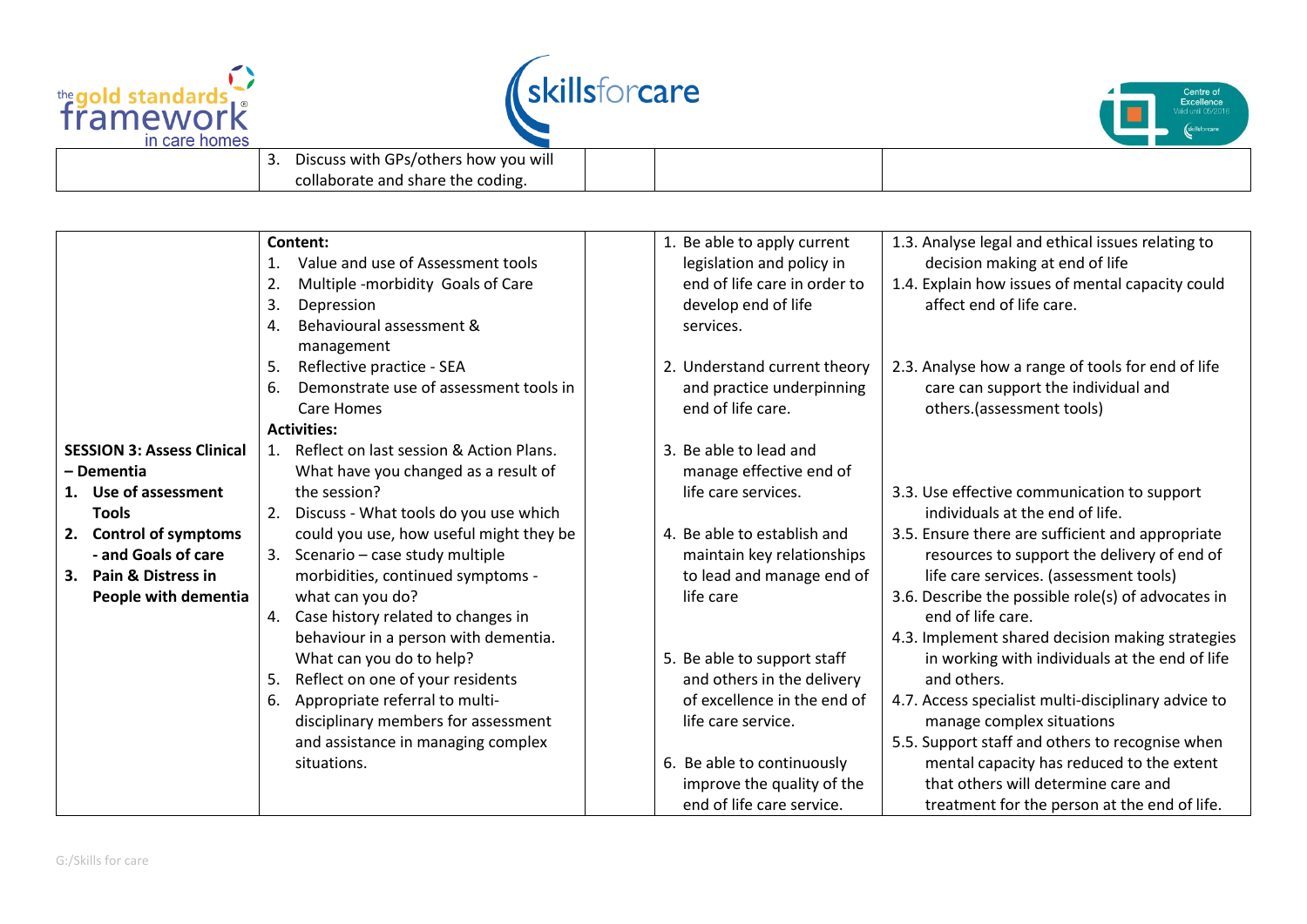





|                                   |                                                  |                                         | 6.1. Analyse how reflective practice approaches                                      |
|-----------------------------------|--------------------------------------------------|-----------------------------------------|--------------------------------------------------------------------------------------|
|                                   |                                                  |                                         | can improve the quality of end of life care                                          |
|                                   |                                                  |                                         | services.                                                                            |
|                                   | Content:                                         | 1. Be able to apply current             | 1.2. Apply local and national policy guidance for                                    |
|                                   | This session focuses on $-$ Assess $-$ personal, | legislation and policy in               | end of life care to the setting in which you                                         |
|                                   | communication and advance care planning          | end of life care in order to            | work. (DNACPR)                                                                       |
|                                   | including ACP implementation with people         | develop end of life care                | 1.3. Analyse legal and ethical issues relating to                                    |
|                                   | with dementia.                                   | services.                               | decision making at the end of life. (ACP,                                            |
|                                   | Communication                                    |                                         | LOPA, ADRT)                                                                          |
|                                   | Grieving                                         | 2. Understand current theory            | 1.4. Explain how issues of mental capacity could                                     |
|                                   | Team working.                                    | and practice underpinning               | affect end of life care. (ACP with PWD)                                              |
| <b>SESSION 4: Assess</b>          | Use of words                                     | end of life care.                       | 2.1. Describe the theoretical models of grief, loss                                  |
| <b>Personal - ACP, DNACPR</b>     | Angry relatives                                  |                                         | and bereavement.                                                                     |
| - Client & Carers                 | Breaking bad news                                | Be able to lead and                     | 2.2. Explain how grief and loss manifest in the                                      |
| <b>Learning Outcomes:</b>         | Difficult conversations                          | manage effective end of                 | emotions of the individuals who are dying                                            |
| <b>Communication skills</b><br>1. | ACP, DNACPR, LPOA, ADRT, ACP                     | life care services.                     | and others.                                                                          |
| <b>Understanding of</b><br>2.     | with people with dementia, their                 |                                         | 2.3. Analyse how a range of tools for end of life                                    |
| advance care                      | families, advocates and other                    | 4. Be able to establish and             | care can support the individual and others.                                          |
| planning, DNACPR,<br>ADRT, LPOA.  | professionals.<br><b>Activities:</b>             | maintain key relationships              | 3.3. Use effective communication to support<br>individuals at end of life and others |
| 3. Advance care                   | Reflect on an experience of                      | to lead and manage end of<br>life care. | 3.4. Use effective mediation and negotiation skills                                  |
| planning with people              | 1.<br>communicating with a resident and or       |                                         | on behalf of the individual who is dying.                                            |
| with dementia                     | relative                                         | 5. Be able to support staff             | 3.6. Describe the possible role(s) of advocates in                                   |
|                                   | a. What went well                                | and others in the delivery              | end of life care.                                                                    |
|                                   | b. What didn't go so well                        | of excellence in the end of             |                                                                                      |
|                                   | c. What could you do differently in the          | life care service                       | Explain how to overcome barriers to<br>4.6                                           |
|                                   | future                                           |                                         | partnership working.                                                                 |
|                                   | Role play having an ACP conversation<br>2.       | 6. Be able to continuously              |                                                                                      |
|                                   | in threes-take turns one person                  | improve the quality of the              | 5.4. Support staff and others to comply with                                         |
|                                   | observe and give constructive feedback           | end of life care service.               | legislation, policies and procedures.                                                |
|                                   | Scenario/case history<br>3.                      |                                         | 5.5. Support staff and others to recognise when                                      |
|                                   |                                                  |                                         | mental capacity has reduced to the extent                                            |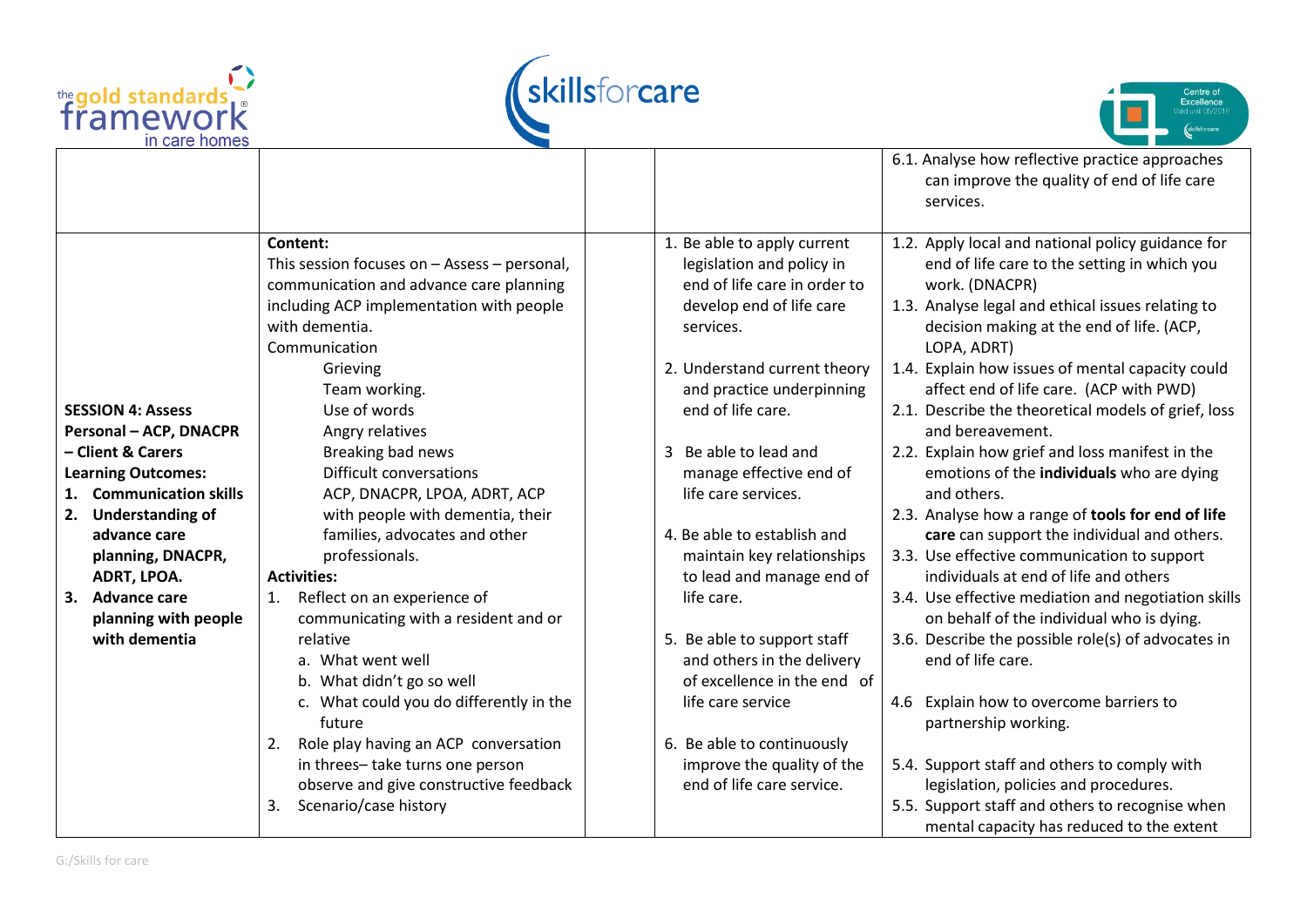





|                                                         |                                                                                                                                                                                                                                                                                                                                                                                |                                                                                                        | that others will determine care and<br>treatment for the person at the end of life.                                                                                                                     |
|---------------------------------------------------------|--------------------------------------------------------------------------------------------------------------------------------------------------------------------------------------------------------------------------------------------------------------------------------------------------------------------------------------------------------------------------------|--------------------------------------------------------------------------------------------------------|---------------------------------------------------------------------------------------------------------------------------------------------------------------------------------------------------------|
|                                                         | <b>Action plan:</b><br>Have an ACP discussion with someone,<br>1.<br>have a colleague observe and give<br>constructive feedback<br>Get your own house in order, make<br>2.<br>your own bucket list (make sure that<br>when your time comes all you have left<br>to do is dying)<br>Have a go at having an ACP/best<br>3.<br>interests discussion for a person with<br>dementia |                                                                                                        | 6.1. Analyse how reflective practice approaches<br>can improve the quality of life care services.<br>6.3. Use outcomes of reflective practice to<br>improve aspects of the end of life care<br>service. |
| SESSION 5 Plan-                                         | Content:                                                                                                                                                                                                                                                                                                                                                                       | Be able to apply current                                                                               | 1.1. Summarise current legislation relating to the                                                                                                                                                      |
| <b>Cross Boundary Care -</b>                            | Collaboration with GP - Better together<br>1.                                                                                                                                                                                                                                                                                                                                  | legislation and policy in                                                                              | provision of best practice in end of life care                                                                                                                                                          |
| Coordinate - GP & Out of                                | Local policy with regard to OOH.<br>2.                                                                                                                                                                                                                                                                                                                                         | end of life care in order to                                                                           | services.                                                                                                                                                                                               |
| <b>Hours</b>                                            | Handover forms @ Code C/EPAACS<br>3.                                                                                                                                                                                                                                                                                                                                           | develop end of life care                                                                               | 1.2. Apply local and national policy guidance for                                                                                                                                                       |
| <b>Learning Outcomes:</b><br>1. Effective collaboration | /locality register - prompting GP                                                                                                                                                                                                                                                                                                                                              | services.<br>Understand current theory                                                                 | end of life care to the setting in which you                                                                                                                                                            |
| with GP Practices                                       | Cross boundary communication<br>4.<br>How it makes a difference<br>5.                                                                                                                                                                                                                                                                                                          | 2<br>and practice underpinning                                                                         | work. (DNACPR, OOH).<br>2.4. Explain the pathway used by your current                                                                                                                                   |
| 2. Continuity-out of                                    | Continuity OOHs<br>6.                                                                                                                                                                                                                                                                                                                                                          | end of life care.                                                                                      | local health authority.                                                                                                                                                                                 |
| hours, collaboration                                    | Handover form                                                                                                                                                                                                                                                                                                                                                                  |                                                                                                        | 2.5. Critically reflect on how the outcomes of                                                                                                                                                          |
| with others                                             | Night staff                                                                                                                                                                                                                                                                                                                                                                    | Be able to lead and<br>3                                                                               | national research can affect your workplace                                                                                                                                                             |
| 3. Planning care to                                     | Induction of all staff                                                                                                                                                                                                                                                                                                                                                         | manage effective end of                                                                                | practices.                                                                                                                                                                                              |
| reduce inappropriate                                    | Spread in whole care home                                                                                                                                                                                                                                                                                                                                                      | life care services                                                                                     | 3.4. Use effective mediation and negotiation skills                                                                                                                                                     |
| hospitalisation                                         | XBC Reduced hospitalisation<br>7.                                                                                                                                                                                                                                                                                                                                              |                                                                                                        | on behalf of the individual who is dying.                                                                                                                                                               |
|                                                         | Why<br><b>NAO</b>                                                                                                                                                                                                                                                                                                                                                              | Be able to establish and<br>4<br>maintain key relationships<br>to lead and manage end of<br>life care. | 3.5. Ensure there are sufficient and appropriate<br>resources to support the delivery of end of<br>life care services.                                                                                  |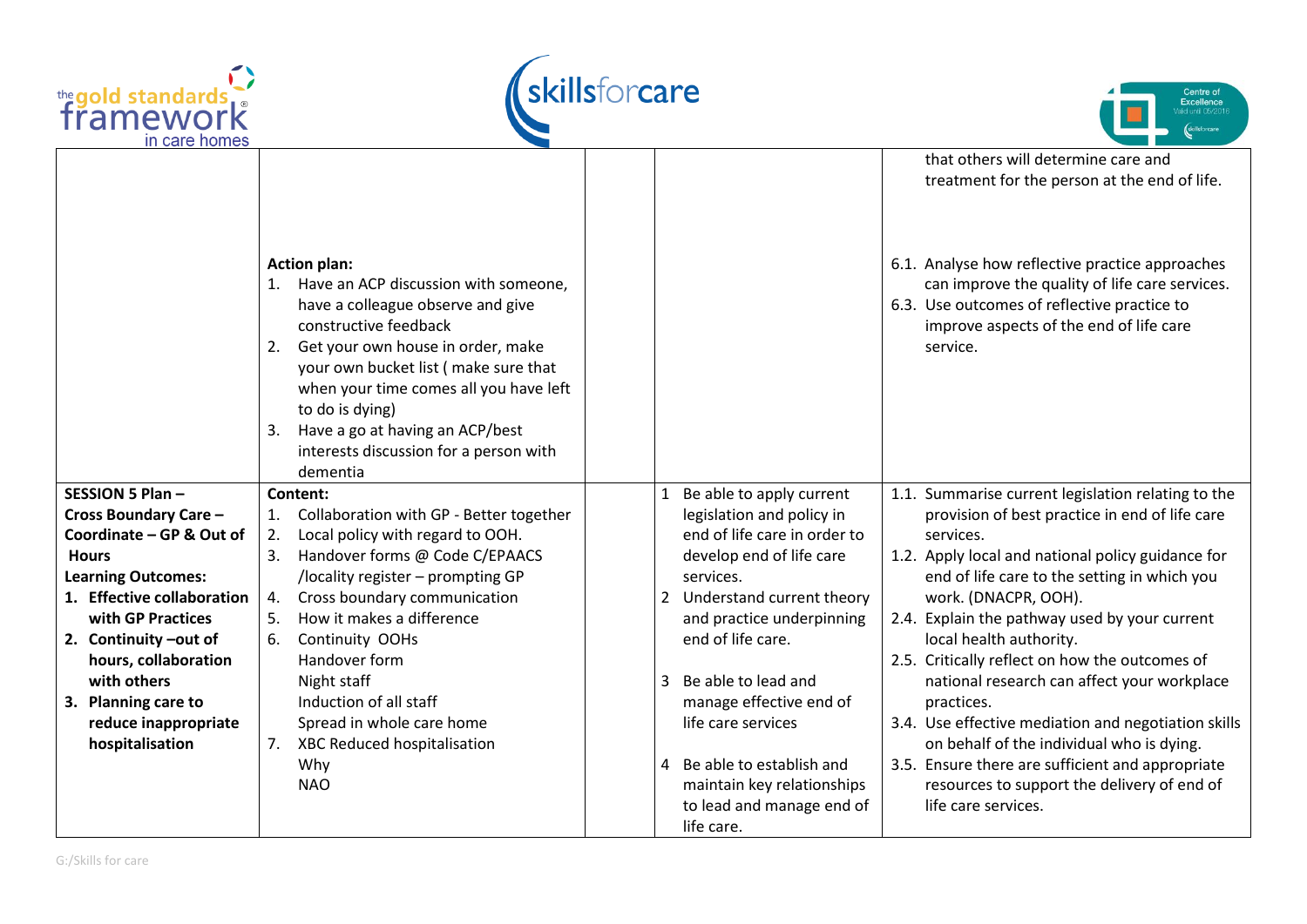





| in care homes |                                              |                             |                                                      |
|---------------|----------------------------------------------|-----------------------------|------------------------------------------------------|
|               | People with dementia - the impact of<br>8.   |                             | 3.7. Manage palliative care emergencies              |
|               | hospitalisation - availability of national   | Be able to support staff    | according to the wishes and preferences of           |
|               | research to inform.                          | and others in the delivery  | the individual.                                      |
|               | Reflective practice and audit<br>9.          | of excellence in the end of | 4.1. Identify key relationships essential to         |
|               |                                              | life care service.          | effective end of life care. (GP)                     |
|               |                                              |                             | 4.2 Analyse the features of effective partnership    |
|               |                                              | 6. Be able to continuously  | working within your work setting Implement           |
|               |                                              | improve the quality of the  | shared decision making strategies in working         |
|               | <b>Activities:</b>                           | end of life care service.   | with individuals at end of life and others.          |
|               | Reflect on how you communicate with          |                             | 4.3. Implement shared decision making strategies     |
|               | your GPs                                     |                             | in working with individuals at end of life and       |
|               | $\circ$ Do you have regular reviews/visits   |                             | others.                                              |
|               | $\circ$ What information do you give when    |                             | 4.4. Analyse how partnership working delivers        |
|               | requesting a visit                           |                             | positive outcomes for individuals and others         |
|               | $\circ$ Could it be better                   |                             | 4.5. Initiate and contribute to multi-disciplinary   |
|               | Reflect on the scenario<br>2.                |                             | assessment                                           |
|               | Was it an appropriate admission              |                             | 4.6. Explain how to overcome barriers to             |
|               | What could have been done differently        |                             | partnership working.                                 |
|               | Have you experienced a similar situation     |                             | 4.7. Access specialist multi-disciplinary advice to  |
|               | How could you plan for a different           |                             | manage complex situations.                           |
|               | outcome                                      |                             | 5.1. Describe how a shared vision for excellent      |
|               | What is the admission rate in your           |                             | end of life care services can be supported.          |
|               | home, what are the gaps, what are the        |                             | 5.2. Implement strategies to empower staff           |
|               | learning needs                               |                             | involved in the delivery of end of life care to      |
|               |                                              |                             | ensure positive outcomes for individuals and         |
|               | <b>Action plan:</b>                          |                             | others.                                              |
|               | 1. As a team reflect on your                 |                             | 5.5. Support staff and others to recognise when      |
|               | communication with your GPs, OOHs            |                             | mental capacity has reduced to the extent            |
|               | providers and others                         |                             | that others will determine care and                  |
|               | Review hospital admissions over last 6<br>2. |                             | treatment for the person at the end of life.         |
|               | months were they all appropriate,            |                             | 5.8. Provide feedback to staff on their practices in |
|               | could any have been avoided?                 |                             | relation to end of life.                             |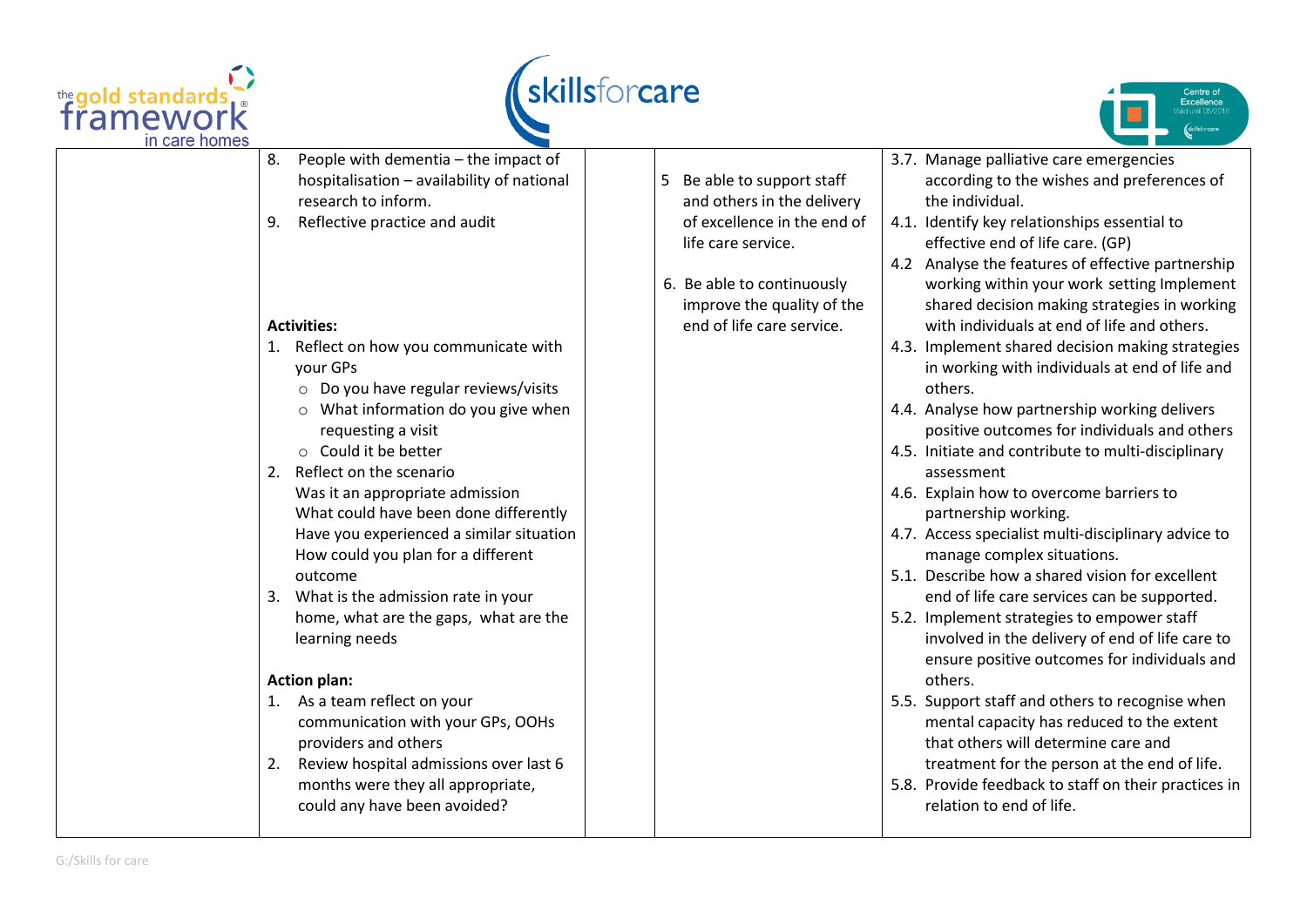





|                                                                                                                                                                                        | Review training matrices and induction<br>3.<br>processes                                                                                                                                                                                                                                                                                                                                                                                                                                                                                                                                        |                                                                                                                                                                                                                                                                                                                                                                                                            | 6.2. Critically reflect on methods for measuring<br>the end of life care service against national<br>indicators of quality.<br>6.3. Use outcomes of reflective practice to<br>improve aspects of the end of life care<br>service.                                                                                                                                                                                                                                                                                                                                                                                                                                                             |
|----------------------------------------------------------------------------------------------------------------------------------------------------------------------------------------|--------------------------------------------------------------------------------------------------------------------------------------------------------------------------------------------------------------------------------------------------------------------------------------------------------------------------------------------------------------------------------------------------------------------------------------------------------------------------------------------------------------------------------------------------------------------------------------------------|------------------------------------------------------------------------------------------------------------------------------------------------------------------------------------------------------------------------------------------------------------------------------------------------------------------------------------------------------------------------------------------------------------|-----------------------------------------------------------------------------------------------------------------------------------------------------------------------------------------------------------------------------------------------------------------------------------------------------------------------------------------------------------------------------------------------------------------------------------------------------------------------------------------------------------------------------------------------------------------------------------------------------------------------------------------------------------------------------------------------|
| SESSION 6: Plan-<br>Care of Dying -<br><b>Learning Outcomes:</b><br>1. Anticipatory<br>prescribing<br>2. Care in the final days<br>Care of the dying<br>3.<br>person with<br>dementia. | Content:<br>1. When should you obtain anticipatory<br>drugs and any logistical difficulties?<br>Anticipatory drugs at C<br>Other needs - Needs based coding.<br>2.<br>3.<br>Diagnosing dying.<br>Individualised personal care<br>4.<br>planning/minimum care protocol for<br>the dying phase - what tools are used?<br>Other anticipatory care for co-<br>5.<br>morbidities.<br>E.g., chest crisis<br><b>Fits</b><br>Infections<br>Large and sudden bleeds.<br>Be prepared - why we should be.<br>6.<br>7.<br>Ensuring all staff are aware and<br>prepared. Supportive environment for<br>staff. | 1. Be able to apply current<br>legislation and policy in<br>end of life care in order to<br>develop end of life care<br>services.<br>2. Understand current theory<br>and practice underpinning<br>end of life care.<br>Be able to lead and<br>3.<br>manage effective end of<br>life care services.<br>4. Be able to establish and<br>maintain key relationships<br>to lead and manage end of<br>life care. | 1.2. Apply local and national policy guidance for<br>end of life care to the setting in which you<br>work.<br>1.3. Analyse legal and ethical issues relating to<br>decision making at the end of life.<br>1.4. Explain how issues of mental capacity could<br>affect end of life care.<br>2.2. Explain how grief and loss manifest itself in<br>the emotions of individuals who are dying<br>and others.<br>2.3. Analyse how a range of tools for end of life<br>care can support the individual and others.<br>2.4. Explain the pathway used by your current<br>local health authority.<br>3.3 Analyse how a range of tools for end of<br>life care can support the individual and<br>others |
|                                                                                                                                                                                        | Care events that can be managed<br>8.<br>1. In the home<br>2. In the home with additional support<br>3. Hospital/other<br><b>Activities:</b>                                                                                                                                                                                                                                                                                                                                                                                                                                                     | Be able to support staff<br>5.<br>and others in the delivery<br>of excellence in the end of<br>life care service.                                                                                                                                                                                                                                                                                          | 3.4. Use effective mediation and negotiation skills<br>on behalf of the individual who is dying.<br>3.5. Ensure there are sufficient and appropriate<br>resources to support the delivery of end of<br>life care services                                                                                                                                                                                                                                                                                                                                                                                                                                                                     |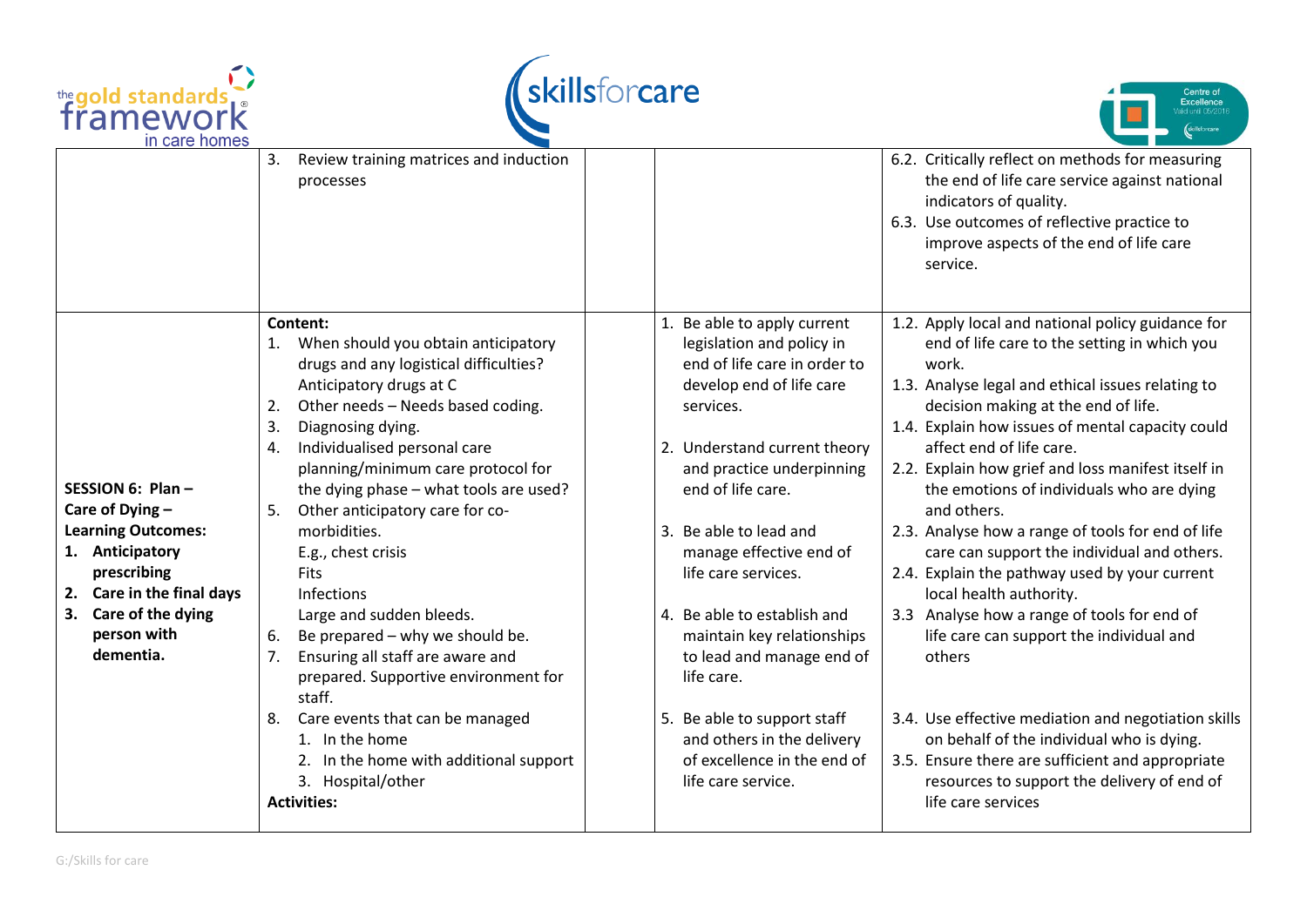





| in care homes |    |                                                                                                   |  |                                                                                                     |
|---------------|----|---------------------------------------------------------------------------------------------------|--|-----------------------------------------------------------------------------------------------------|
|               | 1. | Reflect on last session/Action plan.<br>What have you learned?                                    |  | 3.6. Describe the possible role(s) of advocates in<br>end of life care.                             |
|               | 2. | Significant Event Analysis - case study                                                           |  | 3.7. Manage palliative care emergencies                                                             |
|               | 3. | The need to anticipate in the absence<br>of a tool - how do you ensure that best                  |  | according to the wishes and preferences of<br>the individual.                                       |
|               |    | care is delivered.                                                                                |  | 4.3. Implement shared decision making strategies                                                    |
|               | 4. | How would you plan the care before<br>the person reaches their final days -                       |  | in working with individuals at end of life and<br>others.                                           |
|               |    | NSM @ weeks                                                                                       |  | 4.4. Analyse how partnership working delivers                                                       |
|               | 5. | Dying with dementia activity from<br>dementia DVD.                                                |  | positive outcomes for individuals and others.<br>4.5. Initiate and contribute to multi-disciplinary |
|               |    | <b>Action plan</b>                                                                                |  | assessment                                                                                          |
|               |    | What else do you need to do around<br>anticipatory care and prescribing, so                       |  | 5.1. Describe how a shared vision for excellent<br>end of life care services can be supported       |
|               |    | that everything can happen in a timely<br>manner                                                  |  | 5.5. Support staff and others to recognise when<br>mental capacity has reduced to the extent        |
|               | 2. | Review what you do in your home, do                                                               |  | that others will determine care and                                                                 |
|               |    | you have an EoLC plan for each person,<br>do you have a policy/protocol for care<br>of the dying? |  | treatment for the person at the end of life.                                                        |
|               | 3. | Review the last 5 deaths of your                                                                  |  |                                                                                                     |
|               |    | residents, regardless of where they                                                               |  |                                                                                                     |
|               |    | died - what could/should have been<br>done differently?                                           |  |                                                                                                     |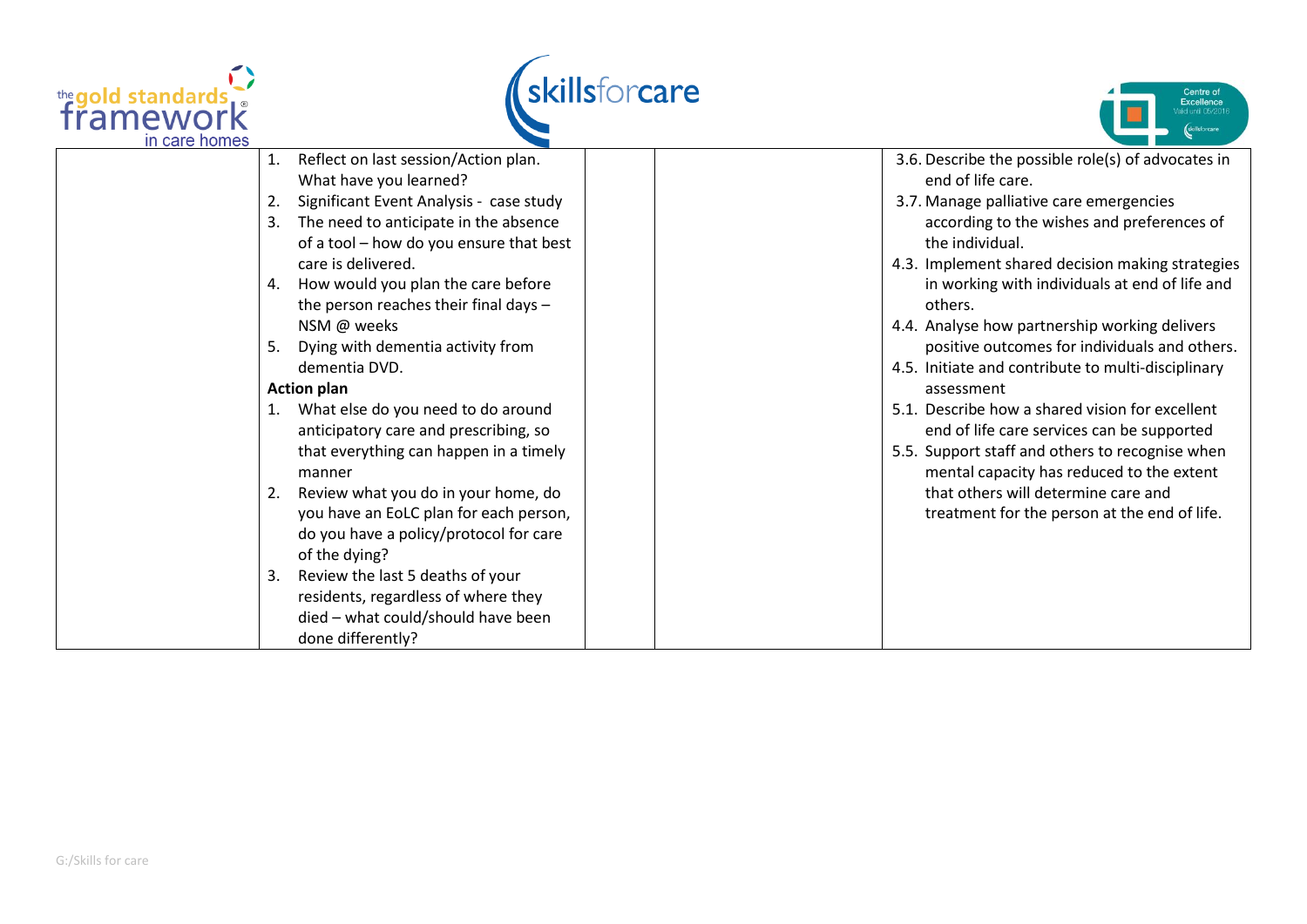





|                                  | Content:                                        | 1. Be able to apply current  | 1.3. Analyse legal and ethical issues relating to     |
|----------------------------------|-------------------------------------------------|------------------------------|-------------------------------------------------------|
|                                  | Grief - stages, effects for all involved.<br>1. | legislation and policy in    | decision making at end of life.                       |
|                                  | 2.<br>Relationships in the care environment.    | end of life care in order to | Describe the theoretical models of grief, loss<br>2.1 |
|                                  | 3.<br>Spirituality and inner being.             | develop end of life care     | and bereavement                                       |
|                                  | Differing religions, rituals and<br>4.          | services.                    |                                                       |
|                                  | sacraments.                                     |                              |                                                       |
|                                  | Nurturing inner life.<br>5.                     | 2. Understand current theory | 2.2. Explain how grief and loss manifest in the       |
|                                  | <b>HOPE Carers assessment</b><br>6.             | and practice underpinning    | emotions of individuals who are dying and             |
|                                  | 7.<br>Quality of life for carers                | end of life care.            | others.                                               |
|                                  | 8.<br>Carers support                            |                              |                                                       |
|                                  | <b>Activities:</b>                              | 3. Be able to lead and       | 3.2. Manage own feelings and emotions in              |
|                                  | Reflect on last session - action plans.<br>1.   | manage effective end of      | relation to end of life care, using a range of        |
| <b>SESSION 7: Spiritual Care</b> | Reflect on areas worked on since last           | life care services.          | resources as appropriate.                             |
| - Bereavement &                  | session.                                        |                              | 3.3. Use effective communication to support           |
| <b>Environment</b>               | What do you do to support relatives in<br>2.    | 4. Be able to establish and  | individuals and end of life and others.               |
| 1. Learning Outcomes:            | bereavement?                                    | maintain key relationships   | 3.4. Use effective mediation and negotiation skills   |
| <b>Bereavement support</b>       | a. What else can you do?                        | to lead and manage end of    | on behalf of the individual who is dying.             |
| 2. Spirituality & cultural       | What does spirituality mean to you?<br>3.       | life care.                   | 4.1. Identify key relationships essential to          |
| differences                      | Is there more you can do to meet the            |                              | effective end of life care.                           |
| 3. Supporting carers,            | spiritual needs of your residents?              | 5. Be able to support staff  | 4.2. Analyse the features of effective partnership    |
| residents and staff              | How do you support residents and staff<br>4.    | and others in the delivery   | working within your work setting.                     |
|                                  | during difficult times?                         | of excellence in the end of  | 4.3. Implement shared decision making strategies      |
|                                  | What else can you do?                           | life care service.           | in working with individuals at end of life and        |
|                                  |                                                 |                              | others.                                               |
|                                  | <b>Action plan:</b>                             | 6. Be able to continuously   | 4.4. Analyse how partnership working delivers         |
|                                  | What written information/leaflets do<br>1.      | improve the quality of the   | positive outcomes for individuals and others.         |
|                                  | you have for relatives?                         | end of life care service.    | 5.3 Support others to use a range of resources as     |
|                                  | Review and reflect on the level of<br>2.        |                              | appropriate to manage own feelings when               |
|                                  | spiritual care and its meaning in your          |                              | working in end of life care                           |
|                                  | home.                                           |                              | 5.6. Access appropriate learning and                  |
|                                  | What resources are there locally for<br>3.      |                              | development opportunities to equip staff              |
|                                  | you to access? Who can be involved in           |                              | and others for whom you are responsible.              |
|                                  | ensuring the home meets the spiritual           |                              |                                                       |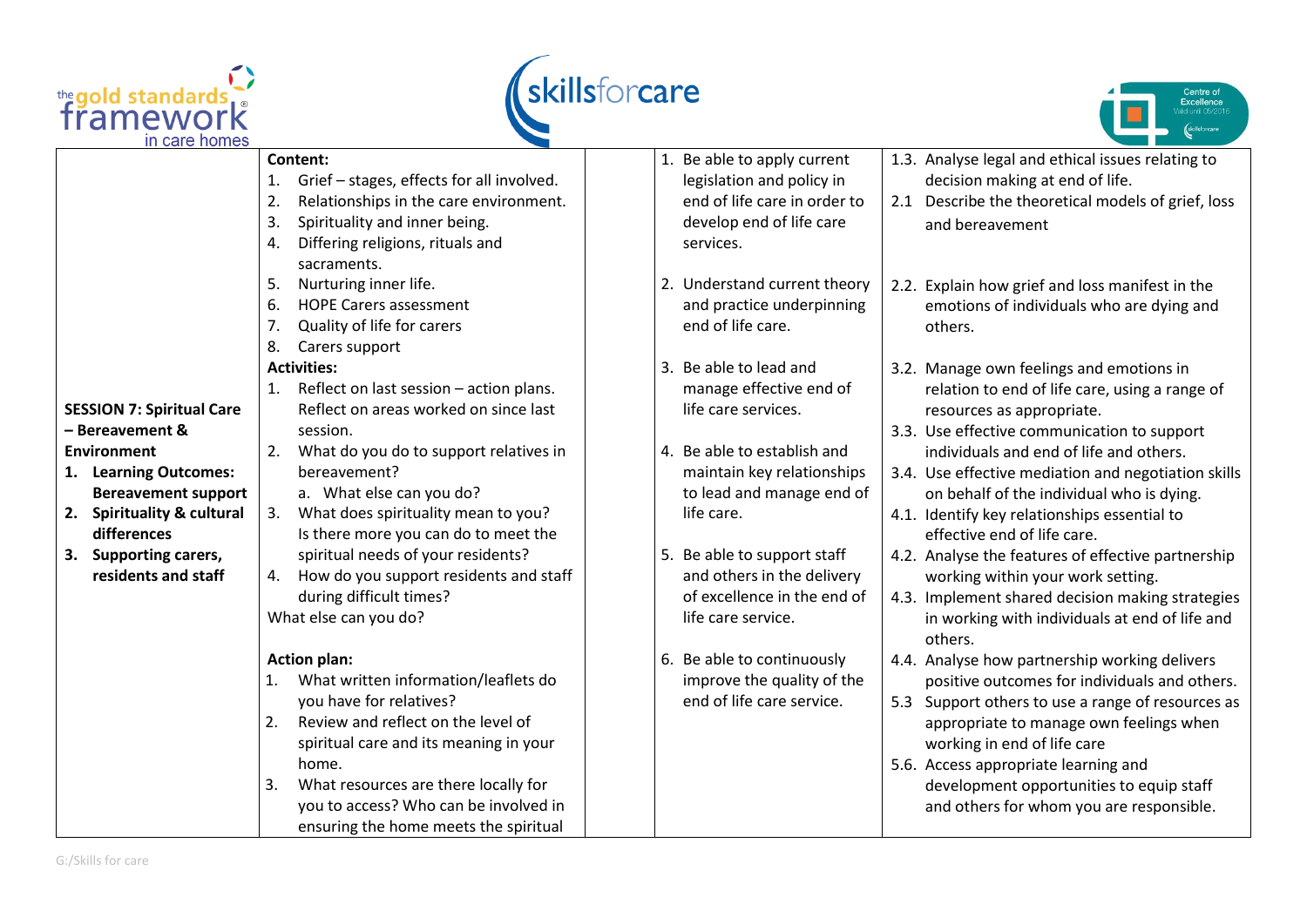





|                                                                                                                                                                                                                                                 | and human needs of people at the end<br>of life?                                                                                                                                                                                                                                                                |                                                                                                                                                                                                                      | 5.7. Explain the importance of formal and<br>informal supervision practice to support the<br>staff and volunteers in end of life care.<br>6.1. Analyse how reflective practice approaches<br>can improve the quality of life care services.<br>6.3. Use outcomes of reflective practice to<br>improve aspects of the end of life care<br>service.                                                                                                         |
|-------------------------------------------------------------------------------------------------------------------------------------------------------------------------------------------------------------------------------------------------|-----------------------------------------------------------------------------------------------------------------------------------------------------------------------------------------------------------------------------------------------------------------------------------------------------------------|----------------------------------------------------------------------------------------------------------------------------------------------------------------------------------------------------------------------|-----------------------------------------------------------------------------------------------------------------------------------------------------------------------------------------------------------------------------------------------------------------------------------------------------------------------------------------------------------------------------------------------------------------------------------------------------------|
| <b>SESSION 8: Embed the</b><br><b>Ethos - Accreditation.</b><br><b>Learning Outcomes:</b><br><b>Bringing it all</b><br>1.                                                                                                                       | Content:<br>Review activity through sharing ideas,<br>reflection and good practice.<br>Goals of GSF Reflective Practice &<br>2.<br>Continued Learning (audit)<br>Understand the challenges, understand<br>3.<br>the importance of embedding<br>sustainability                                                   | 2. Understand current theory<br>and practice underpinning<br>end of life care.<br>3. Be able to lead and<br>manage effective end of<br>life care services                                                            | 2.5. Critically reflect on how the outcomes of<br>national research can affect your workplace<br>practices<br>3.1. Explain the qualities of an effective leader in<br>end of life care.<br>3.3. Use effective communication to support<br>individuals at end of life and others.<br>3.8. Use a range of tools for end of life care to                                                                                                                     |
| together - challenges,<br>gaps & actions.<br>Consolidation,<br>2.<br><b>Sustainability and</b><br>Accreditation.<br><b>Understanding the</b><br>3.<br><b>Accreditation Process</b><br>and identifying if you<br>are ready for<br>Accreditation. | Benefits of Accreditation - Process &<br>4.<br>Next steps<br><b>Activities:</b><br>Review last session/Action plan -<br>reflect on areas worked on since last<br>session.<br>2.<br>Target exercise<br>3.<br>What are your challenges now?<br>Confidence questionnaire<br>4.<br>5.<br>Checklist - are you ready? | 4. Be able to establish and<br>maintain key relationships<br>to lead and manage end of<br>life care<br>5. Be able to support staff<br>and others in the delivery<br>of excellence in the end of<br>life care service | measure standards through audit and after<br>death analysis.<br>4.1. Identify key relationships essential to<br>effective end of life care.<br>4.2. Analyse the features of effective partnership<br>working within your work setting.<br>4.3. Implement shared decision making strategies<br>in working with individuals at end of life and<br>others.<br>4.4. Analyse how partnership working delivers<br>positive outcomes for individuals and others. |